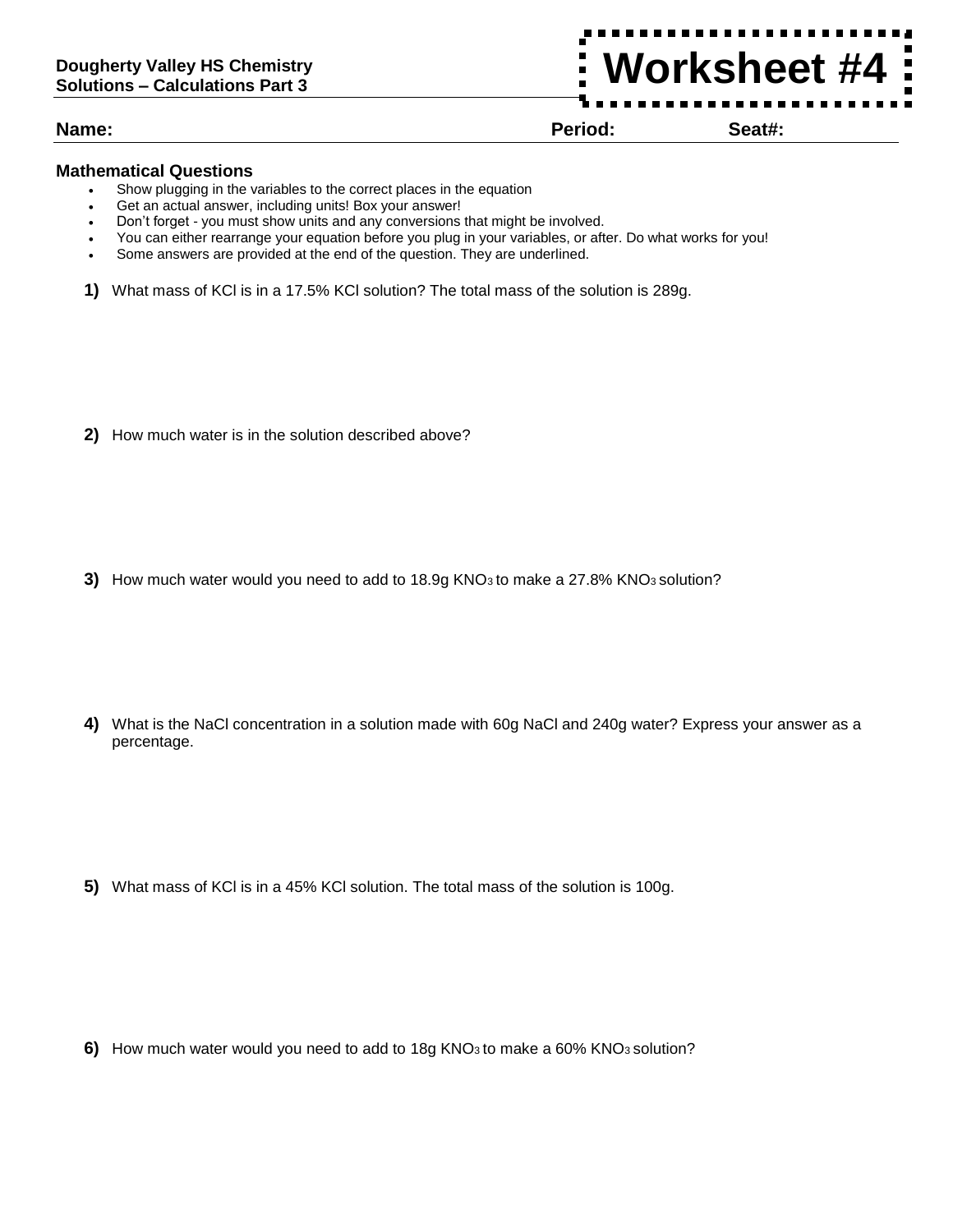**7)** What is the NaCl concentration in a solution made with 45.9g NaCl and 137.9g water? Express your answer as a percentage.

**8)** What mass of KCl is in a 56% KCl solution. The total mass of the solution is 567g.

**9)** What is the NaCl concentration in a solution made with 2.66g NaCl and 260g water? Express your answer as a percentage.

**10)** What mass of NaCl is in a 20% NaCl solution. The total mass of the solution is 200g.

**11)** What mass of NaCl is in a 38% NaCl solution. The total mass of the solution is 345g.

**12)** What mass of NaCl is in a 77% NaCl solution. The total mass of the solution is 126g.

**13)** How much water is in the solution describe in #11?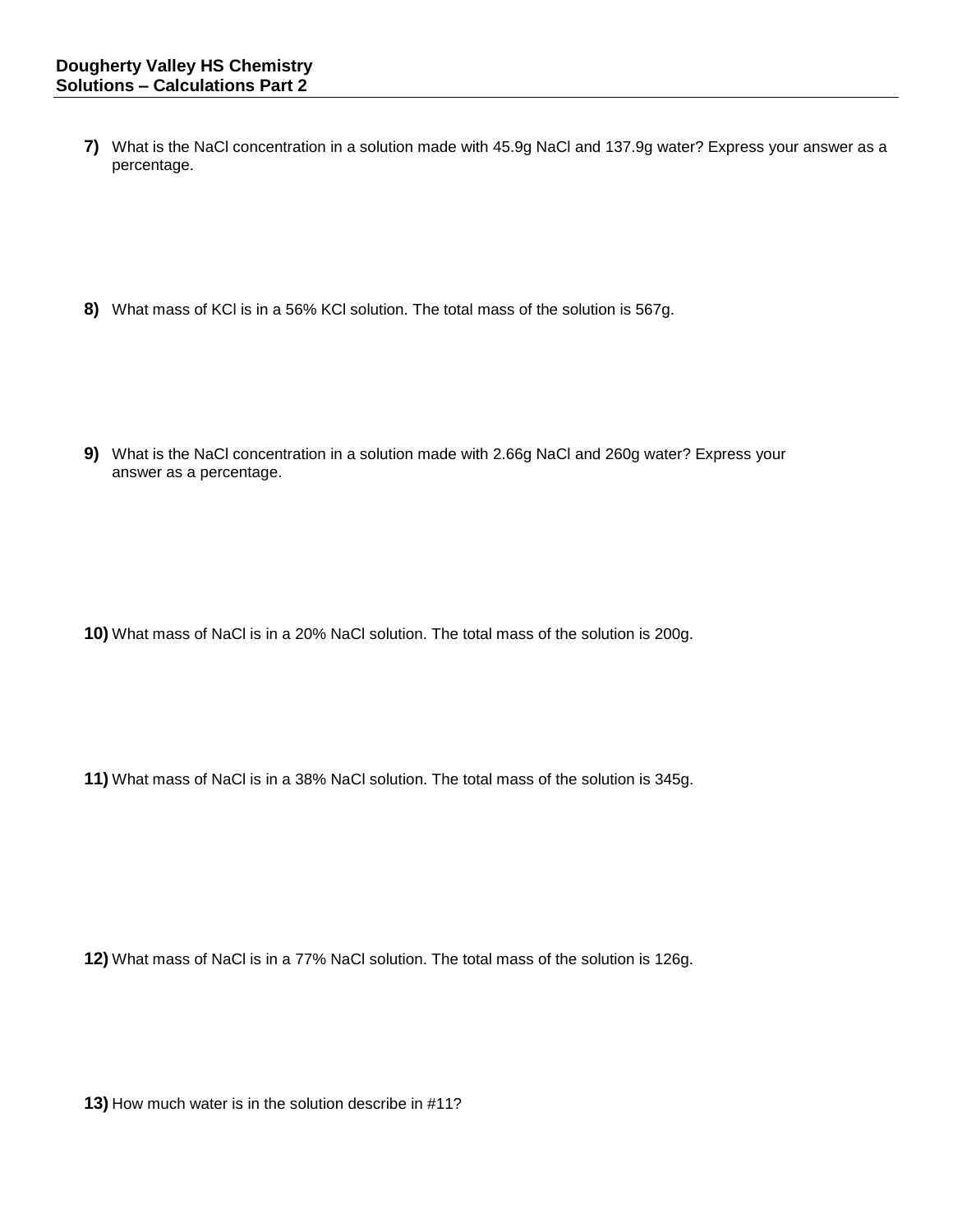**14)** How much water is in the solution described in #12?

**15)** How much water would you need to add to 28g KNO3 to make a 50% KNO3 solution?

**16)** How much water would you need to add to 35.6g KNO3 to make a 25.5% KNO3 solution?

**17)** How much water would you need to add to 15.99g KNO<sub>3</sub> to make a 95% KNO<sub>3</sub> solution?

**18)** What is the total mass of the solution described in #17?

**19)** A perchloric acid solution is composed of 168.75 g of perchloric acid and 81.25 mL of pure water. What is the % by mass of the perchloric acid solution? The density of water is 1.000 g/mL. *67.5%*